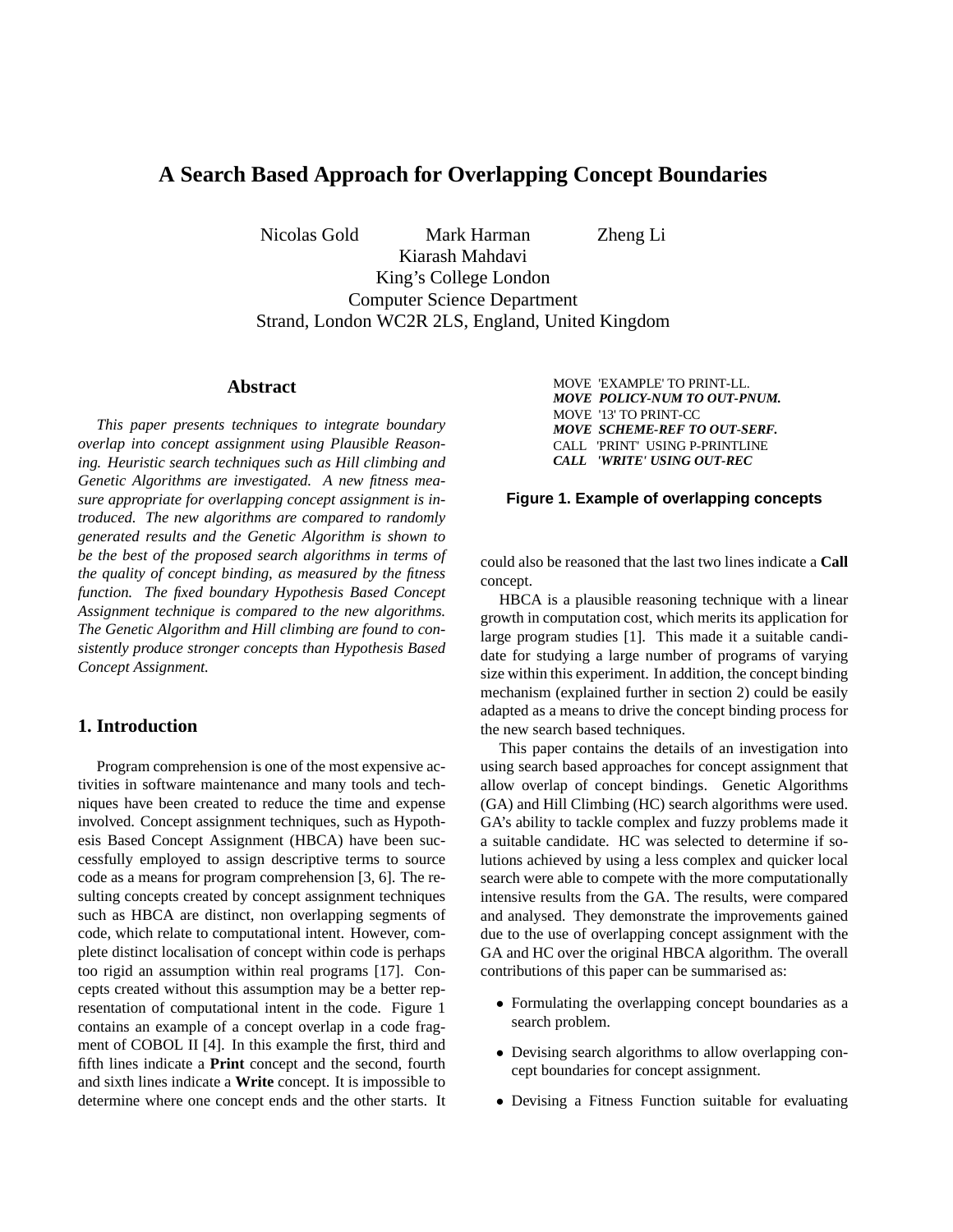concepts with overlapping boundaries

- Devising a solution structure to allow search for concepts with overlapping boundaries.
- Empirical study of the algorithms and analysis of the results.

### **2. Hypothesis-Based Concept Assignment**

This section contains a brief explanation of the HBCA algorithm, since HBCA algorithms and its results are drawn upon to explore the effect of allowing overlapping boundaries in concept assignment. HBCA requires a library or knowledge base. This library is a semantic network, which is composed of *Concepts* and *Indicators*. Indicators are evidence for concepts within the implementation. Concepts are the terms nominated by the user to describe items or activities in the domain. The library also includes relationships between concepts, which are used to identify composite or specialised concept binding. A concept may take the form of an Action or Object. Action concepts carry out operations ,for example **Write** is an Action concept. Object concepts are concepts which can be acted upon by Action concepts and their presence together may suggest the existence of a composite concept, for instance the Object concept **File** and **Write** can create the composite **Write File** concept. The more general forms of object concepts are regarded as primary while the more specialised form are regarded as secondary. Composite concept may be created by using identified relationships within the library between Action and Object/Spesialised concepts. The HBCA algorithm is summarised in three stages. *Hypothesis Generation*, *Segmentation* and *Concept Binding*.

#### 2.1. Hypothesis Generation

*Hypothesis Generation* draws on source code as input. The library is utilised to scan the source code for indicators of various concepts. For each matching concept, a hypothesis is generated and stored. The list of hypothesis is ordered according to the position of the indicators in the source code. Where all the further stages of Segmentation and Concept Binding are carried out on this created *Hypothesis List*. Figure 2 contains an example of a generated *hypothesis list*. The created Hypothesis List is also the input for the search based algorithms.

#### 2.2. Segmentation

*Segmentation* stage attempts to create distinct, disjoint segments within a Hard Segment. Hard Segments are natural segment boundaries such as procedure divisions. A



**Figure 2. Example of a generated Hypothesis List**

Self Orgainsing Map (SOM) creates segments of high conceptual focus according to the distribution of the the Action concepts within a Hard Segment.

#### 2.3. Concept Binding

*Concept Binding* is carried out by the Concept Assigner. The Concept Assigner evaluates each segment in term of concept occurrence according to simple (Action concepts) and composite (Action/Object/specialised object) concepts. The library is used to determine the possible composite concepts within each segment. The strength of evidence for a concept is equivalent to the number of hypothesis that could indicate the presence of that concept. The Concept Assigner also requires the presence of at least one action concept in addition to a user defined minimum number of hypothesis (minimum evidence) to create a *Concept Binding*. Assuming these conditions are satisfied, the concept with the strongest evidence is selected as the winner. A set of disambiguation rules are applied to select a winner in case of ties. An in depth analysis of these rules can be located in Gold's PhD thesis [6]. The segments are then bound to the winning concepts and highlighted in code.

### **3. Defining the Search Problem**

A Search Problem is the algorithmic identification of of a solution from a solution space. As discussed in Subsection 2.1, the input for this search algorithms is the Hypothesis List generated by the HBCA algorithm. The problem therefore can be defined as searching for Segments of Hypothesis in each Hypothesis List according to predetermined fitness criteria such that each Segment has the following attributes:

- Each Segment contains 1 or more neighbouring Hypothesis.
- There are no duplicate Segments.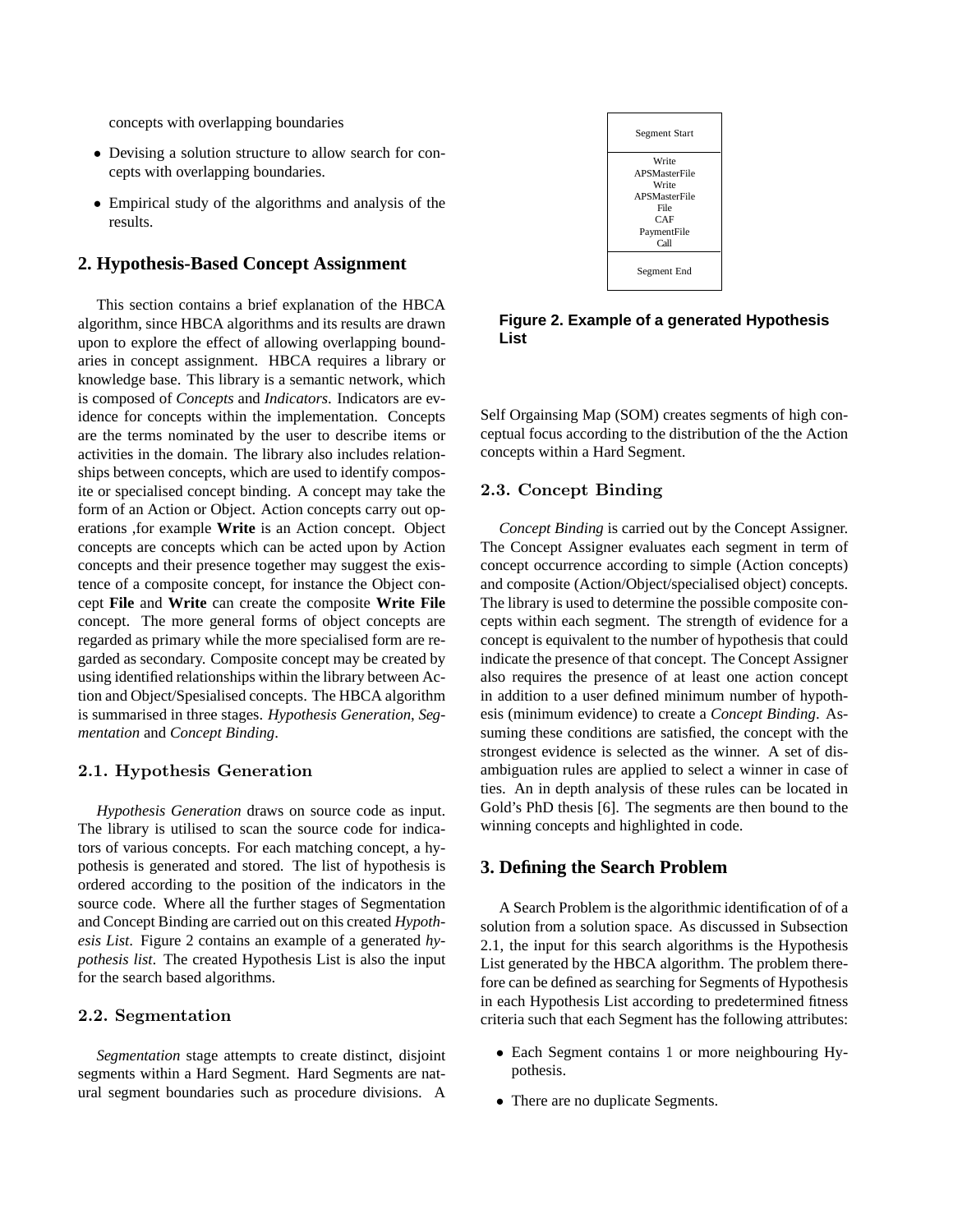The search fitness criteria's aims are twofold:

- Guide the search to finding Segments of strongest evidence.
- Binding as many of the Hypothesis within the Hypothesis List without compromising the Segments strength of evidence.

What follows in this Section is an investigation of the implications of the above definitions on the size of the search in Subsection 3.1. In addition, a Fitness Function based on the above guidelines is proposed in Subsection 3.2. An overview of GA and HC algorithms and their more specific design with respect to this experiment are explained in Subsections 3.3 and 3.4. Finally a solution structure for the algorithms is presented in Subsection 3.5. This Subsection also explores some of the design and implementation issues raised and dealt with as a result of utilising the proposed solution structure.

## 3.1. Size of the Search Landscape

In this section the size of the search (number of possible solutions) and its growth according to the number of Hypothesis within within the Hypothesis List are analysed. The number of possible Segments which can be created within a Hypothesis List ,according to the definition in Section 3, is given explicitly by the following:

$$
s = \frac{h(h+1)}{2}
$$

Where  $s$  is the number of Segments and  $h$  represents the number of Hypothesis. The size of the search (the number of possible solutions) is the number of possible combinations of these Segments:

$$
c = \sum_{k=1}^{s} \left(\begin{array}{c} s \\ k \end{array}\right)
$$

 $c$  is the number of possible Segment combinations.  $\binom{n}{k}$  $\binom{n}{k}$  represents binomial coefficient, which is the number of possible subsets of size  $k$  within the set of segments s. c is calculated explicitly by the powerset of s minus the empty set:

$$
c=2^s-1
$$

Figure 3 demonstrate the rapid resulting increase in the search size  $c$  from steady increase in the number of Hypothesis  $h$ . This rapid increase makes the use of a population based search algorithm like a GA all the more appealing due to their previous success in tackling large search spaces examples of which can be found in [13, 21, 22].



**Figure 3. Search size increase against increasing number of Hypothesis in the Hypothesis List.**

### 3.2. Fitness Function

For the Fitness Function to effectively guide the search, it must be able to evaluate each solution according to the strength of evidence and Hypothesis List coverage. The first step involves the recognition of the strongest concept within each Segment of a particular solution. This is achieved by following the same process as the HBCA's *Concept Binding* previously discussed in Subsection 2.3.

The overall fitness is then evaluated in order to find the Segmentation Strength in addition to the Hypothesis List coverage. The Segmentation Strength is the combination of Inner fitness and the Potential Fitness of each Segment. The inner fitness of each Segment is assessed as:

$$
fit_i = signal_i - noise_i
$$

Where  $fit_i$  signifies the Inner Segment Fitness,  $signal_i$ represents the Signal level or number of Hypothesis within the Segment that contribute to the winner and  $noise_i$  represents the Noise level or the number of Hypothesis within the Segment that do not contribute to the winner. The Inner Segment Fitness results in recognition of higher Fitness for Segments with more evidence indicating their winning concept. In addition Each Segment is evaluated with respect to the entire Segment Hypothesis List:

$$
fit_p = signal_i - signal_p
$$

The Potential Segment Fitness,  $fit_p$  is evaluated by taking account of  $signal_p$ , the number of Hypothesis outside of the Segment that have could contribute to the Segment's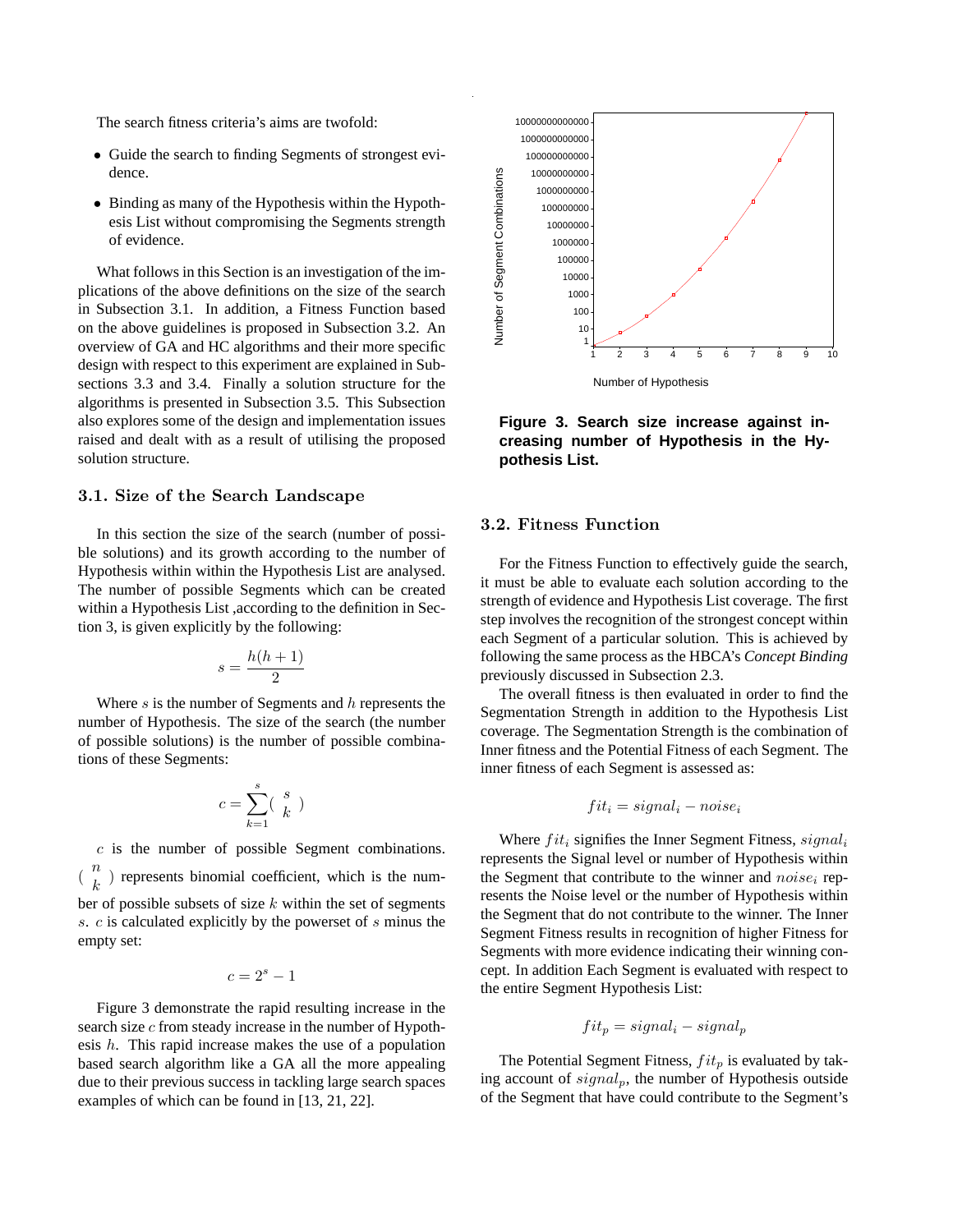winning concept if they were included in the Segment. This facet of the Segment Fitness effectively guides the search to creating Segments of larger size in order to incorporate as much of the Signal as possible. The Overall Segment Fitness is evaluated by combining these Inner and Potential Segment Fitness into an Overall Segment Fitness:

$$
segfit = fit_i + fit_p
$$

The Overall Segment Fitness (segfit) attempts to guide the search at a local Segment level to larger Segments according to higher Signal Potential while preserving a low Noise level. Finally the Total Segment Fitness is calculated as:

$$
to segfit = \sum_{s=1}^{n} = segfit(s)
$$

where s is represents Segments within the solution.

Hypothesis List Coverage is the second facet of the Fitness calculation. Increased coverage of the Hypothesis List results in further coverage of the original program code, which could potentially improve program comprehension. Hypothesis List Coverage is defined as:

$$
hc=h-hn
$$

where  $h$  is the number of Hypothesis within the Hypothesis List and  $hn$  the number of Hypothesis not covered by any Segments within the solution. For a just comparison of solutions, given that solutions may have a varying number of Segments and Coverage, a normalised version of the Fitness is evaluated:

$$
\frac{to tsegf it + hc}{2 to tseglength + h}
$$

where

$$
to see length = \sum_{s=1}^{n} seglength(s)
$$

and  ${\rm s}e$ *glength*( $s$ ) is the number of Hypothesis in Segment s.

#### 3.3. Genetic Algorithms

GAs are a collection of heuristic population based evolutionary search techniques. Traditionally individual solutions with a GA population are also referred to as Chromosomes and their constituent bits as Genes [11]. The Genes represent a coding of the search parameters rather than directly used parameters. GA search starts with a random population of potential solutions. It then employs evolutionary aspired operators whilst guided by a Fitness Function to evolve fitter solutions. Amongst the many subtly varied definitions of a GA the following mechanisms are agreed upon [8, 15, 19]:

- **Selection** is the probability based sampling of the current population , which is guided by a set of fitness objectives (fitness function). The selected solutions participate in creating the next generation of solutions using GA search operators.
- **Crossover** is the primary search operator. It involves the recombination of pairs of solutions picked during Selection as parents in order to create offsprings for the next generation of solutions.
- **Mutation** is the secondary search operator. It involves the random selection and change of Genes in the a newly created population with the aim of reducing population stagnation.

Selection, Crossover and Mutation are used to create subsequent generations of populations until the Stopping Condition is met where the algorithm terminates. The Stopping Condition maybe based heuristically according, where after a predetermined number of generations the search terminates or based deterministically.

Population size, Selection, Crossover and Mutation are governed by a set of heuristics. Crossover Rate determines the probability of recombination for a pair of selected individuals. Selected individuals which are not recombined due to Crossover Rate are copied directly into the new population. Tournament Selection is explained in this section as it is used as the Crossover operator for the proposed GA. Initially a random pair of Chromosomes are selected for Tournament Selection. The Chromosome with the higher fitness may then be selected to participate in Crossover and Mutation according to the Tournament Coefficient heuristic. The Tournament Coefficient is the probability of the fitter Chromosome being selected and is usually strongly set in favour of the fitter Chromosome. Mutation Rate determines the probability of a Mutation per Gene(bit) of a solution of the new population. This probability is normally set to be very small to avoid the search from deteriorating into a random search. The Crossover and Mutation mechanisms are also dependent on the defined structure of the chromosome, the proposed structure in addition to its implications for these operations are discussed further in Subsection 3.5.

#### 3.4. Hill Climbing Algorithms

Hill Climbing is a local search technique. It stars from a single randomly created solution. A predefined set of Mutations are then used to define a set of potentially fitter solutions. The set of solutions created by the Mutation operator are referred to as the neighbouring solutions. The search at each stage selects a fitter neighbouring solution and examines further neighbouring solutions from the newly discovered solution. The number of considered neighbouring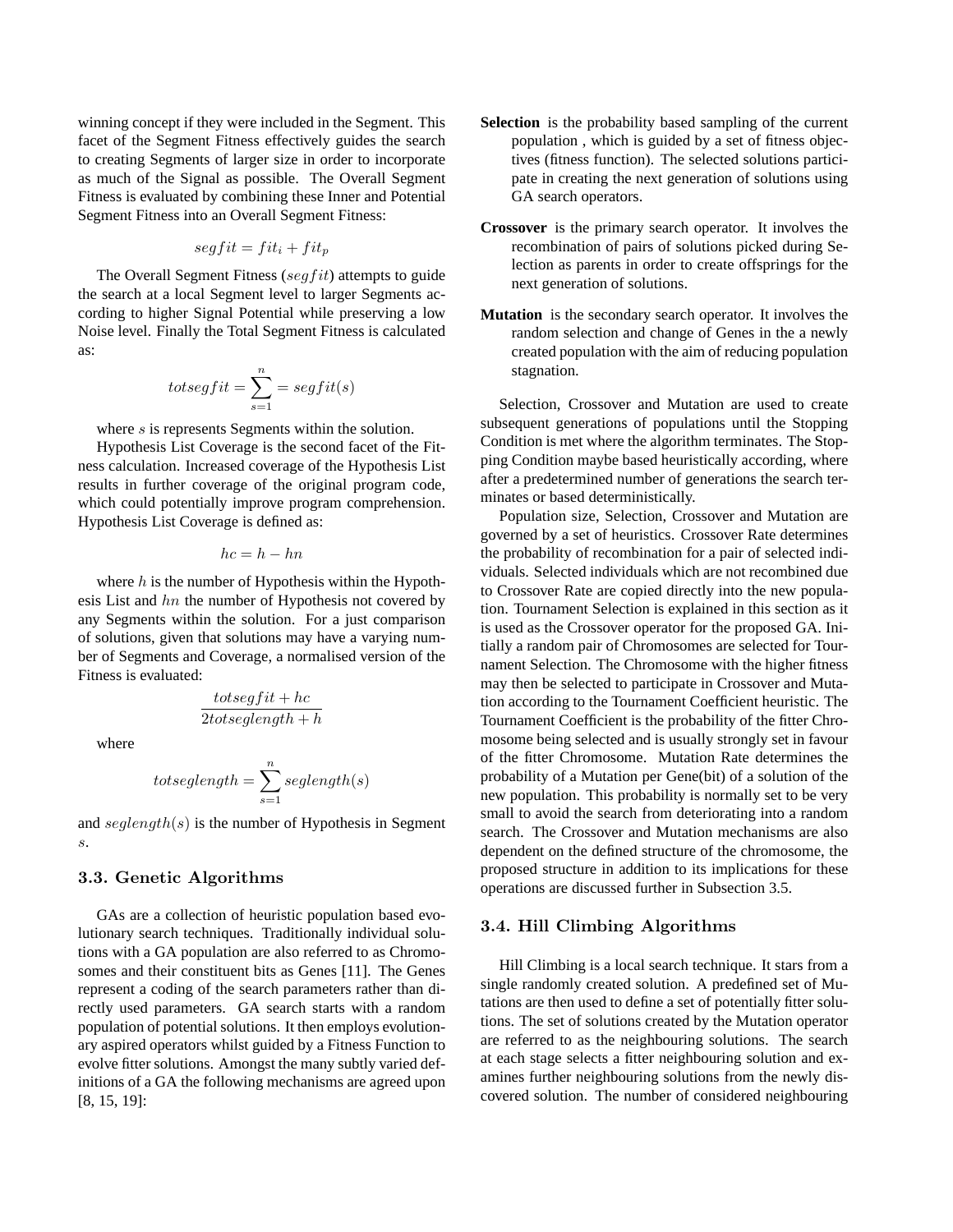solutions is a heuristic that determines the minimum number of examined before a selection decision is made. Due to the local nature of the search, it is possible for the starting solution to quickly find local Optimal solution of relatively low fitness. The search attempts to reduce this effect by restarting from a new random solution or by using the characteristics of the current solution to create a new solution. The search ends when no fitter neighbours can be found and the Sopping Condition has been reached. The Stopping Condition search may be determined heuristically by limiting the number of allowed restarts or algorithmically when no fitter solution for a restart can be found by using the restart mechanism. The proposed HC for this experiment uses characteristics of the final solution for the restart operation and stop when it can not create better solutions by using this restart method. The restart operation and permitted Mutations are dependent on the defined structure of the solution. The proposed solution structure and the exact nature of the restart and Mutations are further discussed in the *Solution Structure* Subsection (Subsection 3.5).

### 3.5. Solution Structure

The scope of resulting solutions are affected by what constitutes a solution in the HC and chromosomes in the GA population. In this case, each solution needs to represent all the discovered Segments and be flexible enough to allow independent Segment boundaries and a variable number of Segments. The proposed solution defines a Segment as a pair of values where each values represent the location of start and end Hypothesis within the ordered Hypothesis List. Since the number of Segments within a Hypothesis List in not predetermined, the length of a potential solution can also vary. A messy GA chromosome structure was chosen as a suitable representation [9] since it allows the Chromosome to have variable length. In the proposed solution a Chromosomes is made up of a set of one or more Segments representations. For future ease of reference, the Segment representations will be referred to as Segment Pairs.

A difficulty that was detected during implementation of this representation is the potential for an unmanageable increase in the size of solutions. Although the problem definition as explained in Section 3 results in the elimination of all duplicates Segment Pairs, this never the less leaves a potentially large number of Segment Pairs. The Fitness Function was exploited in this case to reduce this size even further. In the proposed solution all Segments with the same winning concept that overlap are compared and all but the fittest Segment are removed from the solution.

Crossover and Mutation operations are also directly dependent on the solution structure. The early GA experimentations with the Crossover involved random selection and recombination of parent's Segment Pairs to create new Seg-



**Figure 4. Example Crossover operation on GA chromosomes**

ment Pairs in the offspring. This resulted in rapid deterioration of the search into almost randomly generated new solutions, where a large amount of useful information was destroyed in the recombination process. The proposed implemented solution utilises the location of the segment pairs, where only segment pairs of overlapping locations are recombined and the remaining are copied to the new chromosome. Figure 4 contains an example of the recombination process on two chromosomes and the resulting offspring.

The GA Mutation operation on the proposed solution structure is different from HC Mutation. The GA Mutation operator is a secondary search operator, which is primarily concerned with population stagnation. Therefore the Mutation operator can randomly replace any Hypothesis location within any Segment Pair with any other valid Hypothesis location with the concern for causing the search to become overly randomised. As a result this Mutation model is used for the GA, where a Mutation can occur on each Hypothesis location according to the Mutation Rate, where a Mutation results in the replacement of a Hypothesis location value in a Segment Pair with a random and valid Hypothesis location value. Conversely such Mutations would cause a local search technique such as Hill Climbing to become akin to a random search. To reduce this effect, the proposed HC Mutation operator generates new solutions by selecting a Segment Pair and increasing or decreasing one of the location values by a single increment. The resulting Mutations are a set of similar neighbouring solutions which can be used to describe the local search landscape of the Hill Climbing algorithm. Finally the proposed HC takes advantage of the proposed GA Crossover operation GA for the Restart mechanism as discussed in Subsection 3.4. This entails recombination of all Segment Pairs in order to create new Segments Pairs, which are then added to the current Solution if their inclusion results in an improvement to the Fitness value.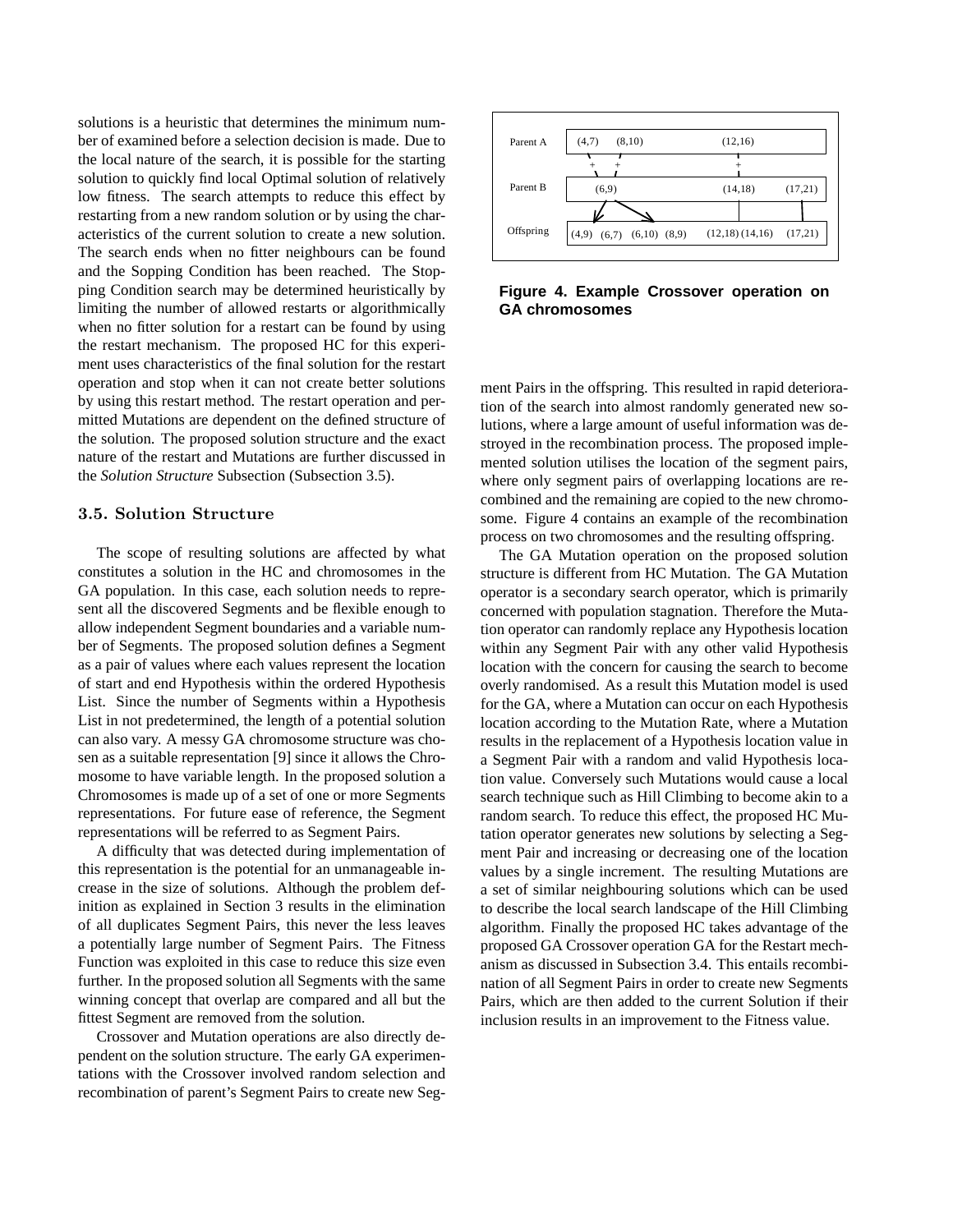

**Figure 5. Scatter graphs of fitness against hard segment size.**

## **4. Empirical Study**

An empirical study was carried out to identify the best of the proposed algorithms for Concept Assignment that allow overlapping Concept Boundaries based on the proposed Fitness discussed in Subsection 3.2. 21 COBOL II programs were included in the study. A set of Hypothesis lists were generated by using the HBCA Hypothesis Generator discussed in Subsection 2.1. The generated Hypothesis Lists have a size ranging from 1 to 191 Hypothesis. Due to the probabilities involved in the generation of the initial population for the GA and initial solution for the HC and the probabilities involved in the search operators, it is possible to generate results of uncharacteristic low fitness for these algorithms. In order to to better evaluate characteristic solutions, 10 GA and HC runs were carried out per Hypothesis List.

The set of heuristic values for the GA and HC were derived by trials and experimentation on some of the smaller Hypothesis List. The GA population consist of 100 Chromosomes, which are created randomly for the initial population. This involves the creation of a random number of Genes or Segment Pairs. The number of Genes is set between a minimum of 5 to a maximum based on the number of Hypothesis in the Hypothesis List. The Tournament Selection's Coefficient were set to 0.99 and Crossover and Mutation Rates were set to 0.8 and 0.001 respectively. The GA search terminates when the average fitness of the population does not 50 generations. The HC algorithm initial solutions are produced by following the GA initial Chromosome creation mechanism. The number of considered neighbours are set to 1 and the stopping condition is met when no better solution can be achieved by using the restart mechanism explained in Subsection 3.5.

The GA and HC results were also compared to sets of randomly generated solutions for each Hypothesis List. These solutions were created according to the solution structure described in Subsection 3.5. Number of generated Random solutions for each Hypothesis List was determined by the number of evaluated solutions by the GA and HC algorithms for each Hypothesis List. Comparison of the GA, HC and Random results are discussed in Subsection 4.1.

HBCA was also used for Concept Assignment on the 21 COBOL II programs. The minimum evidence level for Concept Binding was set at 3 Hypothesis (details of HBCA Concept Binding and evidence level have been discussed in Subsection 2.3). Analysis was carried out on the results from the proposed GA and HC algorithms and the HBCA results to find the best algorithm. Due to the different HBCA search criteria the comparison is based on a different measure. This along with the results of the study are discussed in Subsection 4.2.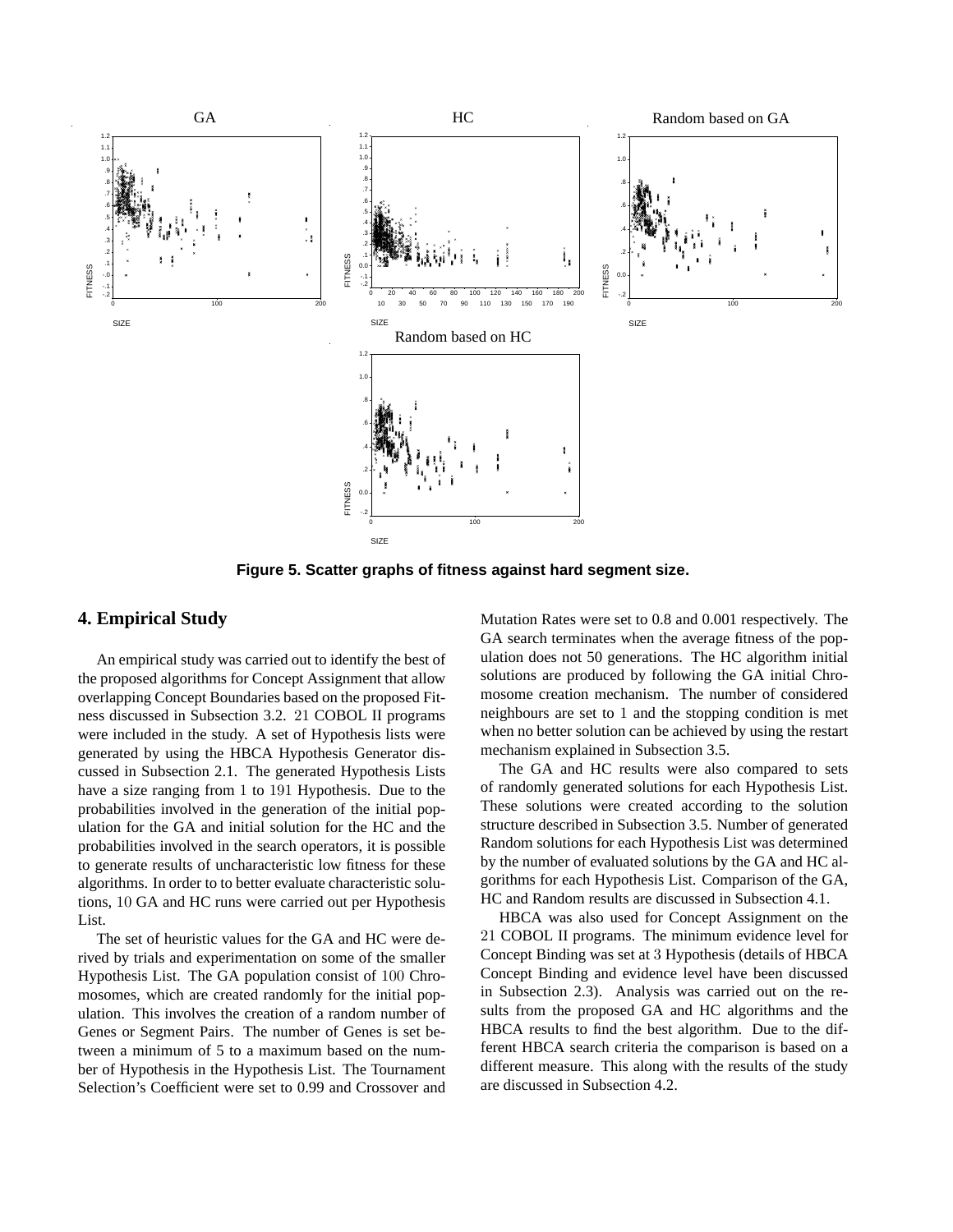

**Figure 6. Boxplots of GA, HC and Random Fitness Results compared across increasing Hypothesis List size range.**

The results are presented as scatter graphs and boxplots. The scatter graph's vertical axis represents the fitness value and its horizontal axis represents increasing Hypothesis List size. Similarly the boxplots vertical axis represents fitness values, however to reduce clutter in the presentation of boxplots, caused by the large variety in Hypothesis List sizes, it was necessary for the boxplots to be drawn against increasing ranges of Hypothesis List size. The 5 increasing ranges used are 1 to 38, 39 to 76, 77 to 114, 115 to 152 and 153 to 191. For example the range 1 to 38 represents all the fitness values resulting from Hypothesis List sizes of between 1 to 38 (inclusive) Hypothesis. Each boxplot represents the distribution of Fitness values for a particular Hypothesis List size range. The length of the box corresponds to the interquartile range and contains 50% of cases. The line across the inside of the box indicates the median value. The protruding lines (whiskers) represent the smallest and largest fitness values that are not outliers, where outliers are values which are 1.5 box-lengths away from the edge of the box.

### 4.1. GA, HC and Random Results

The results from the GA, HC and Random experiment were compared based on their fitness values, which were calculated by the Fitness Function described in Subsection 3.2. Scatter graphs labeled GA, HC, Random based on GA and Random based on HC in Figure 5 contain the Fitness distribution ordered by Hypothesis List size for GA, HC and GA and HC random search respectively. The distribution of GA Fitness results according to Figure 5 is similar to the other distributions in that Figure but is present at a higher Fitness level. On the other hand, the HC results are clearly of inferior Fitness to all other results presented by the scatter graphs in Figure 5. The boxplot of Fitness values for paired algorithms against increasing Hypothesis

List size range are overlayed in Figure 6. The superior GA results compared to HC and Random is also conveyed by this Figure. The GA-HC and HC-Random graphs in this Figure once again highlight the inferior HC Fitness results compared to the other results. Not surprisingly the results also demonstrate the increasing difficulty for all search algorithms as the Hypothesis List size increases. This observation corresponds to the rapid increase in the search space discussed in Subsection 3.1. The HC also has the smallest distribution of results compared to the GA and Random results. The implications of this observation are further discussed in Section 6.

Pair-wise comparison of the GA, HC and Random by the *Wilcoxen Signed Rank Test* was used to ascertain the statistical significance in the observed strength of GA and the weakness of the HC results in terms of Fitness values. The *Wilcoxen Signed Rank Test* reported the level of significance to be less that 0.0005 when comparing GA results against HC and GA results against Randomly created results. This level of significance represents a statistically significant improvement to the Fitness for the GA compared to the HC and Randomly generated solutions. The *Wilcoxen Signed Rank Test* reported a level of significance of below 0.0005 meaning a statistically signinficant worsening of HC results compared to the Randomly generated solutions.

### 4.2. GA, HC and HBCA Results

As described in Section 2, The HBCA algorithm carries out Segmentation based on a different set of criteria to GA and HC algorithms. For a more impartial comparison between these algorithms, the results are evaluated based on the Signal to Size ratio, where the Signal represents the number of Hypothesis within a Segment that contribute to the winning concept and Size represents the number of Hypothesis within that Segment.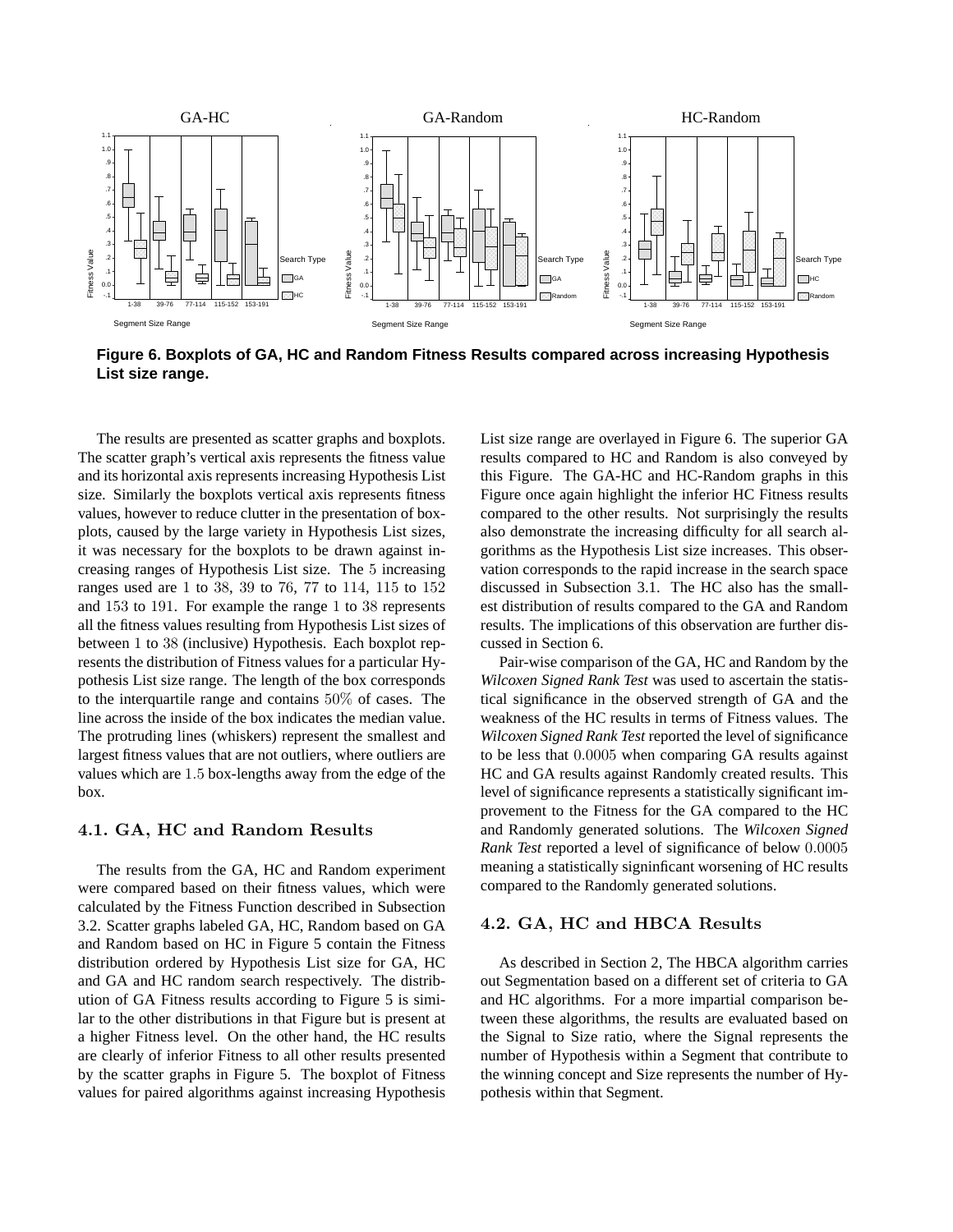

**Figure 7. Scatter graphs of Signal to Size ratio against hard segment size.**

Scatter graphs in Figure 7 displays the distribution of Signal to Size ratios of created Segments across increasing Hypothesis List size for the GA, HC and HBCA algorithms. Most noticeable from these graphs is the lack of solutions with low Signal to Noise ratios for the scatter graphs of GA and HC when compared to HBCA. The reasons for this observation are difficult to determine due to the different fitness criteria that the GA and HC algorithms use compared to the HBCA algorithm. The GA-HBCA boxplots in Figure 8 further illustrate characteristically better Signal to Noise ratios achieved by the GA algorithm compared to HBCA across the range of of Hypothesis Lists. The HC results in the HC-HBCA boxplots in Figure 8, although not as clearly improved as the GA results, are generally better when compared to HBCA. The graphs in Figure 8 also display consistently higher Signal to Noise ratio of GA results in comparison to HC.

Pair-wise comparison of the GA, HC and HBCA was carried out by using the *Wilcoxen Signed Rank Test* to determine if the strength of GA and HC results against HBCA were significant in terms of Signal to Size ratio. The test reported a significant difference of less than 0.0005 for all of these comparisons. This implies the GA and HC Signal to Size ratios were significantly better than HBCA. Further *Wilcoxen Signed Rank Test* between GA and HC also yielded a significance difference of below 0.0005, meaning in terms of Signal to Noise ratio, the GA results were also significantly better than the HC.

## **5. Related Work**

Concept assignment has been defined as "...a process of recognising concepts within a computer program and building an 'understanding' of the program by relating recognised concepts to portions of the program, its operational context and to one other [1]."

The two major research issues of concept assignment have been identifies by Tilly et al. as *Segmentation* and *Con-* *cept Binding* [23]. Segmentation is the process of grouping pieces of conceptual information generated from the source code. Concept binding involves the analysis of segments in order to determine the most plausible concept assignment for each segment [5]. The segmentation and concept binding process are intricately and naturally linked. The location and size of the segment determines the assigned concept. The strength of the assigned concept on the other hand determines the quality of segmentation. Another problem directly involved in segmentation of software is the presence of overlapping concepts within the software.

Concept assignment techniques are carried out by intellegent agent tools. They traditionally fall within the following categories [1].

- 1. Domain specific, rule based, model driven systems that answer specific questions. These depend on manually created databases which describe the software system. This approach is exemplified by the LaSSIE System [2].
- 2. Plan driven, algorithmic and based on a precise set of understanding and recognition rules. Examples of this method are Programmer's Apprentice [20] and GRASPR [25].
- 3. Model driven systems which use plausible reasoning. Examples of this technique are DM-TAO [1], IRENE [14] and HBCA [3, 6].

The tools which employ approaches in first and second category are capable of completely deriving concept within small scale programs but due to their overwhelming computational cost are not suitable for larger-scale programs [1]. Conversely, the third approach have a linear computational growth for increased program size, but suffer from imprecision in results [1].

HBCA [3, 6] plausible reasoning techniques has recently been proposed as a means for more complex reveres engineering and software testing. This involves the use of pro-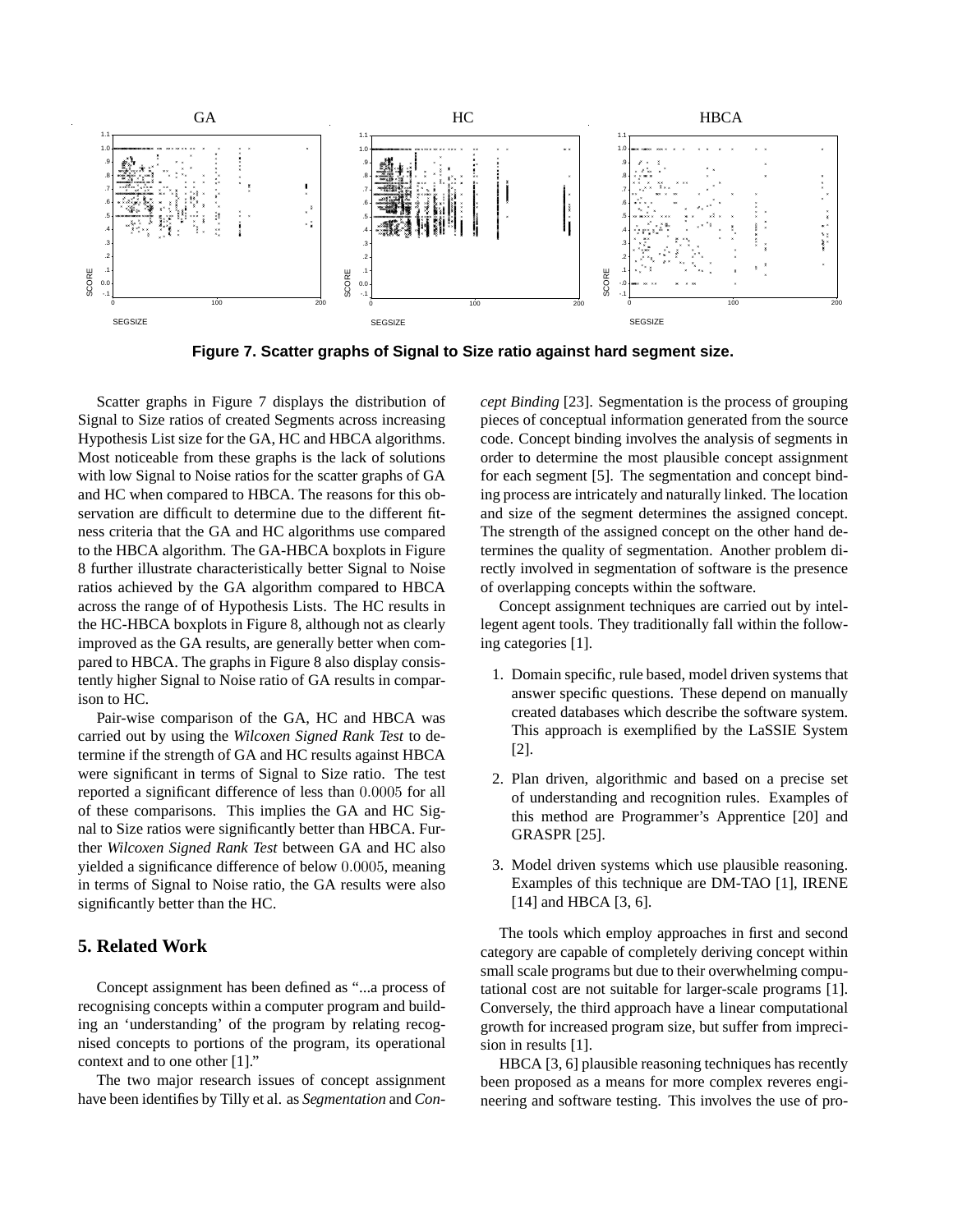

**Figure 8. Boxplots of HBCA, GA and HC Signal to Size ratio compared across increasing Hypothesis List size range.**

gram slicing [24] in conjunction with HBCA derived concepts to create executable concept slices(ECS) [7, 10]. ECS involves the slicing of concept bindings from the HBCA according to the system dependence graph approach of Horwitz et al [12]. The resulting ECS are proposed to posses the higher level abstraction of concepts alongside the useful executability of a program slice [7, 10].

Another recent related technique involves the use of Latent Semantic Analysis(LSA) for concept location [18]. "LSA is a fully automatic mathematical/statistical technique for extracting and inferring relations of expected contextual usage of words in passages of discourse [16]". The technique involves the analysis of user queries alongside the parsing and analysis of code as text to identify concepts.

#### **6. Conclusions and Future Work**

An approach to permit overlapping Concept Boundaries for Concept Assignment was presented in this paper. The problem was defined, analysed and formulated as a search problem in terms of search space, Fitness Function, GA and HC algorithms and solution structure in Section 3. An empirical study was carried out in two parts to determine the best algorithm in Section 4. First study compared the proposed GA, HC and Randomly generated solutions based on the proposed Fitness Function. The second study compared the GA and HC results with HBCA, based on Signal to Size ratio. The results of these studies were discussed in Subsections 4.1 and 4.2 respectively.

The GA results produced significantly stronger Fitness values according to the proposed Fitness Function. In addition, the GA results were significantly better than HC and HBCA results according to the Signal to Size ratios, as discussed in Subsection 4.2. This identified the GA as the best of the proposed algorithms for Concept Assignment which allow overlapping Concept Boundaries. On the other hand the HC results were somewhat disappointing as they were found to be significantly worst than GA and randomly generated solutions based on the proposed Fitness Function. However HC produced stronger results when compared to the HBCA on the Signal to Size measure. One possible explanation for this behaviour may be the increase in complexity of the search due to the inclusion of Hypothesis List Coverage as part of the fitness criteria, where a local search algorithm such as Hill Climbing is simply not adequate. Another explanation could be the inadequacy of the current neighbourhood definition and the need for examining alternative neighbourhood definitions. Another observation made was on the comparatively small range of HC Fitness values in Subsection 4.1 compared to other search algorithms. The smaller Fitness distribution implies that a set of similar Fitness values were achieved by the HC from random starting points, which in turn may indicate a large number of similar locally optimum solutions within the search space. Since the shape of the landscape is directly effected by the neighbourhood definition, this observation also strengthens the need for more suitable neighbourhood definitions for the HC algorithm.

Further research is required to analyse the resulting Concept Bindings as reflected in code. Useful future investigations may take the form of measuring the level of agreement for the location of Concept Bindings, analysis of the size and distributions of created Segments in the Hypothesis List and the size and distribution of the resulting Concept Bindings in program code. These investigation may also help to demonstrate the potential offered in program comprehension by the proposed techniques and whether the inclusion, extent and frequency of overlap could help or hinder program comprehension.